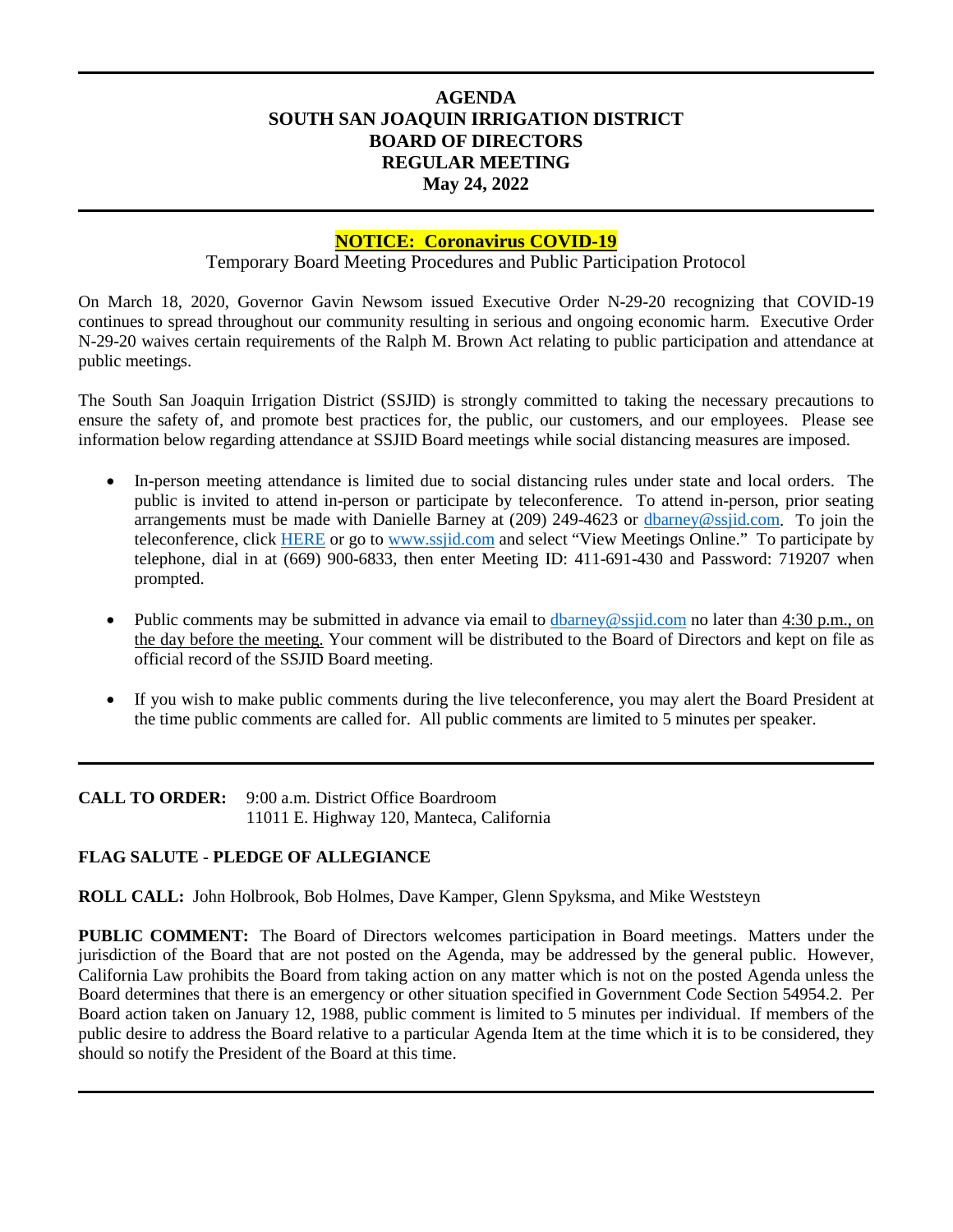### **CONSENT CALENDAR ITEMS A** – **B**

- A. Approval of South San Joaquin Irrigation District's Payments
- B. Approval of the Regular Board Meeting Minutes of May 10, 2022

## **COMMUNICATIONS ITEMS** 1 – 2

- 1. Directors' Reports/Comments/Suggestions
- 2. Various reports as follows:
	- a. Committee Reports
	- b. Water Treatment System Manager Report
	- c. Assistant General Manager Report
	- d. Irrigation Operations Manager Report
	- e. Engineering Department Manager Report
	- f. Water Resources Coordinator Report
	- g. Public and Government Relations Manager Report
	- h. General Counsel Report
	- i. General Manager Report
	- j. Report of Approval of the Following Structure Permits:
	- k. Report of Structure Abandonment Approvals:
	- l. Report of Encroachment Agreement Approvals:

### **ACTION CALENDAR ITEMS** 3 – 9

- 3. Consider Approval of Encroachment Agreement for G & H Dairy at District Property, APN 229-020-06
- 4. Consider Adoption of Resolution 22-17-Q Authorizing the Disposition of Property No Longer Necessary for District Purposes
- 5. Board Update of SSJID's Workers' Compensation Insurance Renewal with Special District Risk Management Authority
- 6. Consider Approval of Amendment to Irrigation Service Abandonment Agreement, APN 208-050-01
- 7. Discussion and Possible Action to Approve Letter of Intent and Non-Disclosure Agreement with Emrgy, Inc.
- 8. Consider Acceptance of the Preliminary Annual Water Supply and Demand Assessment, and Direct Staff to Implement a Shortage Level 2 Response
- 9. San Joaquin Tributaries Authority Strategic Visioning Plan Update

## **CLOSED SESSION ITEM 10**

- 10. a. Conference with Legal Counsel Anticipated Litigation Initiation of litigation pursuant to paragraph (4) of Subdivision (d) of Government Code Section 54956.9
	- 3 cases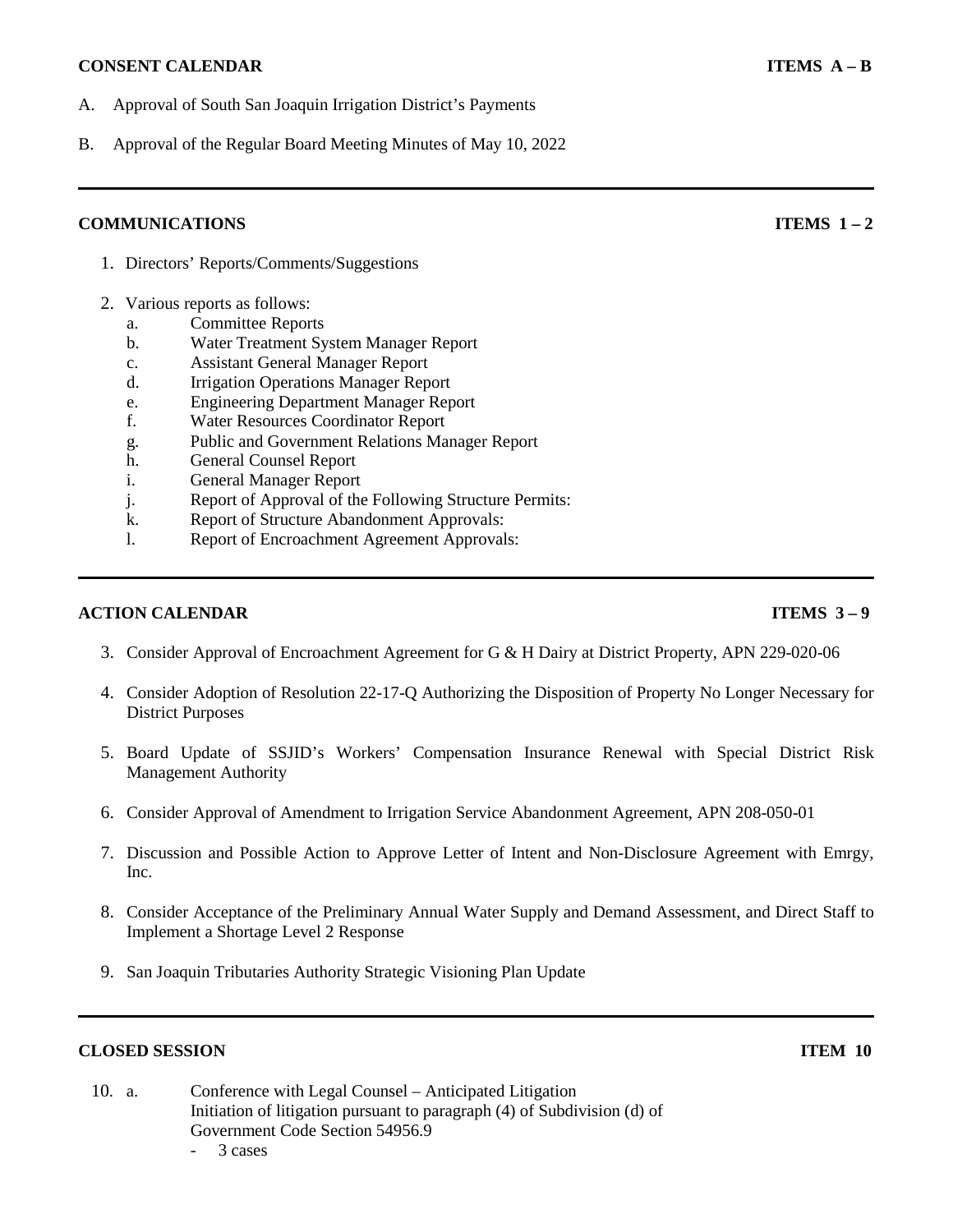- b. Conference with Legal Counsel Anticipated Litigation Significant exposure to litigation pursuant to paragraph (2) of Subdivision (d) of Government Code Section 54956.9 - 1 case
	-
- c. Conference with Legal Counsel Existing Litigation Paragraph (1) of Subdivision (d) of Government Code Section 54956.9 - 11 cases

*San Joaquin Tributaries Authority, et al v. California State Water Resources Control Board* County of Sacramento Superior Court Case No. JCCP 5013

*San Joaquin Tributaries Authority v. California State Water Resources Control Board (2021 Curtailment Case)* County of Fresno Superior Court Case No. 21CECG02632

*SSJID vs. PG&E* Appeal from Judgment of Dismissal Pending: In the Court of Appeal for the State of California, Third Appellate District Case Number C086319 Superior Court for San Joaquin County Case No. STK-CV-UED-2016-0006638

*PG&E vs. San Joaquin LAFCo*; SSJID, Real Party in Interest In the Court of Appeal of the State of California, Third Appellate District Case No. C086008 Superior Court for San Joaquin County Case No. STK-CV-UJR-2015-0001266

*SSJID vs. Lakeview Ranch Partners* Superior Court for Stanislaus County Case No. 2028441

*California Sportfishing Protection Alliance v. Eastern San Joaquin Groundwater Authority et al.* Superior Court of Stanislaus County Case No. CV-20-001720

*Jana Lynn Woodbridge Apartments, LLC v. SSJID* San Joaquin County Superior Court STK-CV-UPI-2021-0002339

*Dave Hegarty v. SSJID et al.* San Joaquin County Superior Court STK-CU-UF-2021-0002552

*Department of Transportation v. Fassler et al* San Joaquin County Superior Court STK-CV-UED-2022-0000584

*Department of Transportation v. Fassler et al* San Joaquin County Superior Court STK-CV-UED-2022-0000627